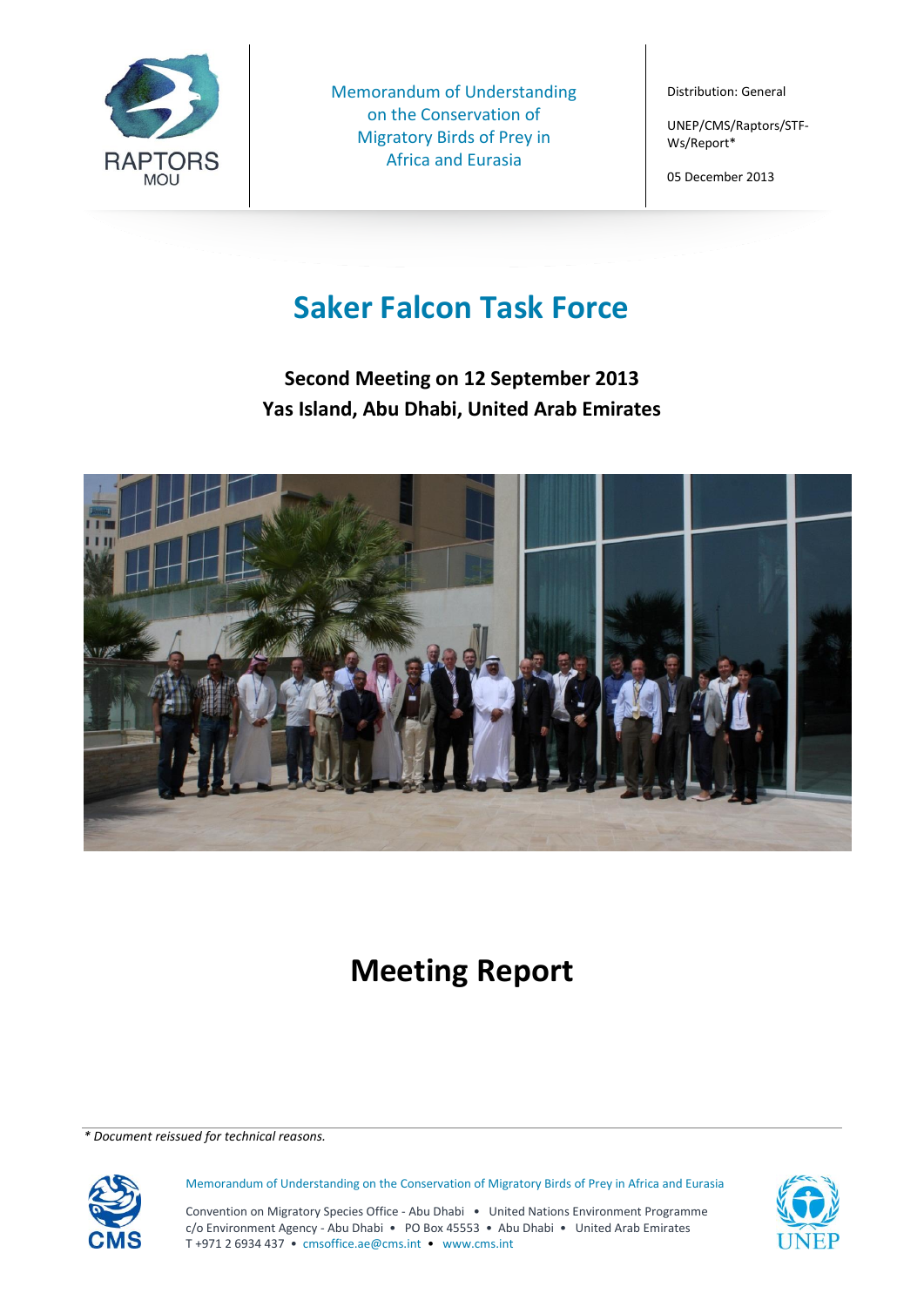# **Table of Contents**

| 1. |      |  |  |  |  |  |
|----|------|--|--|--|--|--|
| 2. |      |  |  |  |  |  |
| 3. |      |  |  |  |  |  |
|    | 3.1. |  |  |  |  |  |
|    | 3.2. |  |  |  |  |  |
|    | 3.3. |  |  |  |  |  |
|    | 3.4. |  |  |  |  |  |
| 4. |      |  |  |  |  |  |
|    | 4.1. |  |  |  |  |  |
|    | 4.2. |  |  |  |  |  |
| 5. |      |  |  |  |  |  |
|    | 5.1. |  |  |  |  |  |
|    | 5.2. |  |  |  |  |  |
|    | 5.3. |  |  |  |  |  |
|    | 5.4. |  |  |  |  |  |
| 6. |      |  |  |  |  |  |
| 7. |      |  |  |  |  |  |
|    |      |  |  |  |  |  |
|    |      |  |  |  |  |  |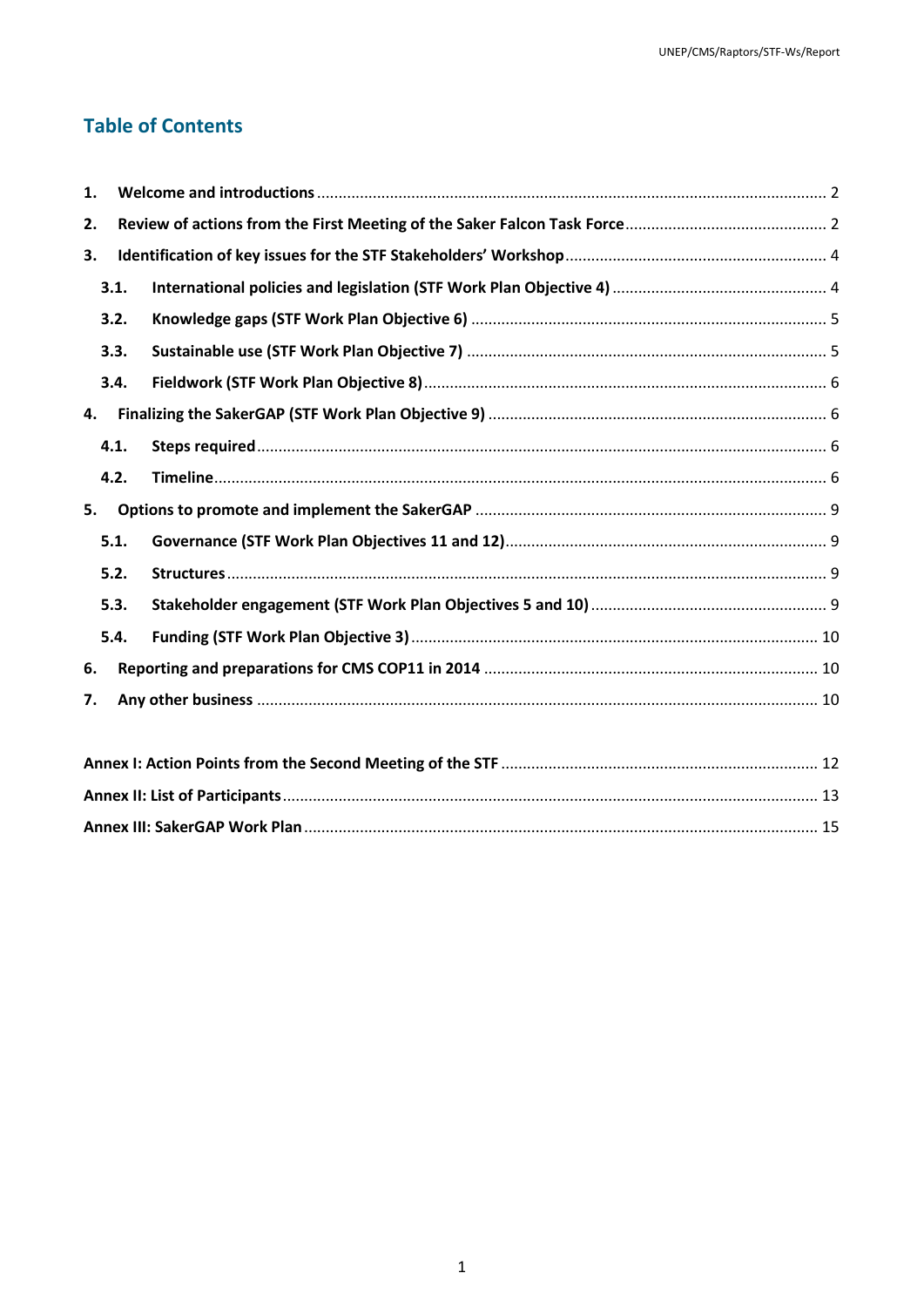# <span id="page-2-0"></span>**1. Welcome and introductions**

1. The Chair, Colin Galbraith, opened the meeting welcoming participants to the Second Meeting of the Saker Falcon Task Force (STF). He particularly welcomed Boris Barov of BirdLife Europe, who had acted as facilitator for the previous days' Stakeholders' Workshop.

2. The agenda had been circulated in advance and in the absence of any requests for amendments it was adopted as presented. Robert Kenward (IUCN) commented that in order to achieve the "quick wins" identified during the Workshop, the STF should clearly allocate responsibility for actions to particular countries or regions, rather than assuming that the Coordinating Unit would take everything forward.

# <span id="page-2-1"></span>**2. Review of actions from the First Meeting of the Saker Falcon Task Force**

3. A list of Actions arising from the  $1<sup>st</sup>$  Meeting of the Task Force had been circulated. The Chair proposed that each be taken in turn so that the person or organization in the lead could report on the progress achieved.

Action Point 1: The Coordinating Unit (CU) had provided details of the membership of the Task Force.

Action Point 2: The CU had contacted a number of governments to increase membership of the Task Force. A representative from China had attended the Workshop; the Russian Federation had been contacted and it appeared that there was interest in attending but in the event, this did not materialize. However, representatives from 31 Saker Falcon Range States had attended the gathering.

Action Point 3: Mohammad Sulayem had written to other governments in West Asia, through the GCC (Cooperation Council for the Arab States of the Gulf) and the League of Arab States. Diane Klaimi had intended to attend the meeting but had been prevented from doing so due to unforeseen circumstances.

Action Point 4: The CU Unit had consolidated STF membership by bringing in a wider range of contributors.

Action Point 5: Members were continuing to liaise with their national CBD Focal Points to promote Saker Falcon conservation within NBSAPs.

Action Point 6: The CU had used the opportunities presented by the AEWA MOP5 in May 2012 to contact the European Commission and had written outlining the work of the STF, resulting in securing funds through an ENTRP Cooperation Agreement (SCA) between the European Commission (DG Environment) and UNEP for the Workshop.

Action Point 7: Information had been prepared by the Coordinating Unit for the CITES COP. This COP had been the largest ever held under CITES and had attracted a great deal of media attention.

Action Point 8: Robert Kenward had written to IUCN, FACE and CIC and contributed to the sustainable livelihoods bulletin.

Action Point 9: Nick Williams reported that the CBD and Ramsar National Reports had been reviewed and information used in drafting the  $1<sup>st</sup>$  Draft of the Saker Falcon Global Action Plan (SakerGAP).

Action Point 10: Tom de Meulenaer had reported on the work of the STF to the CITES Standing Committee in July 2012.

Action Point 11: Mohammad Sulayem had mentioned to H.R.H. Prince Bandar the possibility of establishing funds for the Houbara Bustard and Saker Falcon and would follow this action point up.

Action Point 12: The Chair had written to the European Commission and funding had been secured for fieldwork.

Action Point 13: The CU had elaborated a revised budget for the STF (see agenda item 5.4 below).

Action Point 14 – k16: Progress had been made with regard to securing funding from H.R.H. Prince Bandar, President of the Saudi Wildlife Authority, on behalf of the Kingdom of Saudi Arabia; an ENTRP Cooperation Agreement (SCA) between the European Commission (DG Environment) and UNEP; and from CITES. Future consideration would be given to applying to GEF, ISESCO and other potential donors.

Action Point 17: The Objective 4 Working Group had undertaken a review of national and international legislation.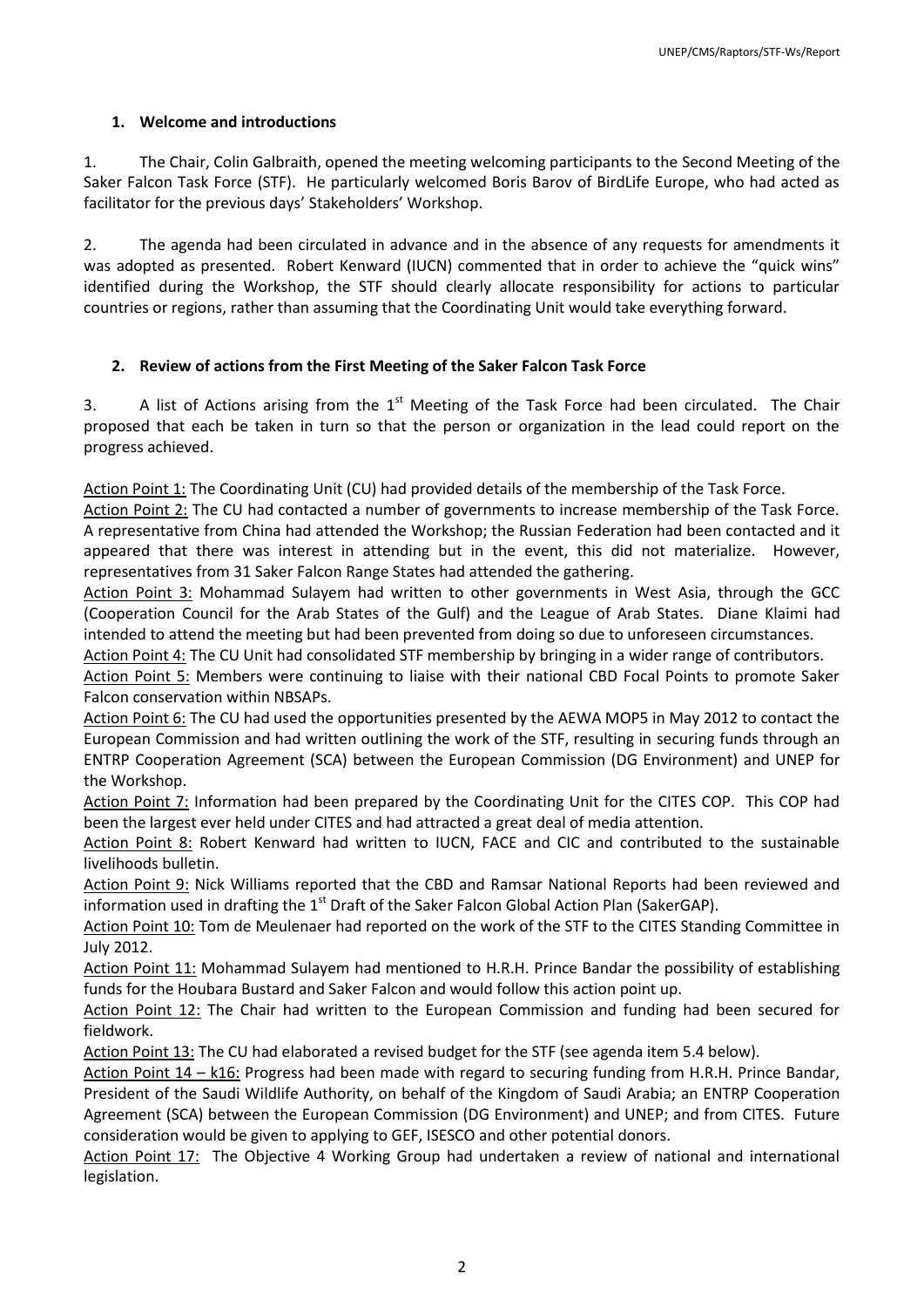Action Point 18: András Kovács had stepped forward to lead the Objective 4 Working Group and a report had been compiled in advance of the STF Workshop.

Action Point 19: Robert Kenward had suggested that IAF be asked to contact national falconry organizations to provide data on the legislative status of Saker Falcons in their countries. .

Action Point 20: The CU, in conjunction with András Kovács, had prepared and circulated a Questionnaire to all Saker Falcon Range States; the replies received had been posted on the Saker Falcon Task Force pages of the CMS website and countries that had not replied were being reminded politely.

Action Point 21: Mohammad Sulayem had contacted trappers in Saudi Arabia and some of them had attended the Workshop.

Action Point 22: Janusz Sielicki had provided contact details of CIC falconry contacts to the Coordinating Unit. Action Point 23: There was no representative of Mongolia present, but Tom de Meulenaer reported that Mongolia was required to provide a five-year report to CITES following the granting of the 300 specimen quota. It was understood that this report was in preparation.

Action Point 24: An Objective 6 Working Group had been established and a report published in advance of the Workshop.

Action Point 25: Key knowledge gaps had been identified and included in the 1<sup>st</sup> Draft of the SakerGAP.

Action Point 26: Colin Galbraith, in conjunction with Borja Heredia and the Coordinating Unit, had led the Objective 7 Working Group (O7WG) and had produced a report in advance of the Workshop. This had been supplemented by the report of the Modelling Contract.

Action Point 27: The O7WG had been established.

Action Point 28: It was noted that the outline management system had been considered further at the Workshop.

Action Point 29: Fernando Spina had provided the CU with a link to EU guidelines on the sustainable taking of raptors.

Action Point 30: Tom de Meulenaer had provided information on CITES risk assessment processes.

Action Points 31-33: The Objective 8 Working Group had been established. It was led by Johannes Stahl (CMS Secretariat) and had assessed field activities and published a report in advance of the Workshop.

Action Point 34: The CU had overseen the elaboration of the  $1<sup>st</sup>$  Draft of the Saker Action Plan and had convened a Stakeholders' Action Planning Workshop (held on the preceding three days).

Action Point 35: The Falconry Festival scheduled for 2013 had been postponed; the possibility of hosting a session on the rescheduled dates would be considered by the Coordinating Unit.

Action Point 36: Janusz Sielicki said that the IAF was holding their annual Meeting in Qatar in early 2014 – this might offer a good opportunity for the Coordinating Unit to be invited to give a presentation on the Saker Falcon Task Force.

Action Point 37: Concerning Objectives 11 and 12, a report had been submitted to the  $1<sup>st</sup>$  Meeting of Signatories to the Raptors MoU and an Information Note to CITES COP16. A report would be sent to the CMS Scientific Council in due course.

Action Point 38: As Action 35 – the Falconry Festival 2013 had been postponed.

Action Point 39: Mohammad Sulayem had contacted the Qatar Foundation and agreed to follow up this initial contact.

Action Point 40: An information note on the STF had been prepared and sent to Diane Klaimi at UNEP ROWA. The CU was in regular contact with her.

Action Point 41: The CU had developed a more detailed financial plan, which had been circulated.

Action Point 42: Diane Klaimi had facilitated contacts with ISESCO.

Action Point 43: Mátyás Prommer had provided additional information on the possibilities for funding from the European Commission.

Action Point 44: The CU was pleased to be proceeding on the basis of Plan A to fund the SakerGAP Workshop; two Plan Bs were developed, neither of them optimal, but fortunately last year's successful fundraising efforts had rendered them superfluous.

Action Point 45: Andrew Dixon had sent a list of IWC projects to the CU.

Action Point 46: A teleconference had been convened in February 2013 (rather than June 2012). There had been a high level of participation.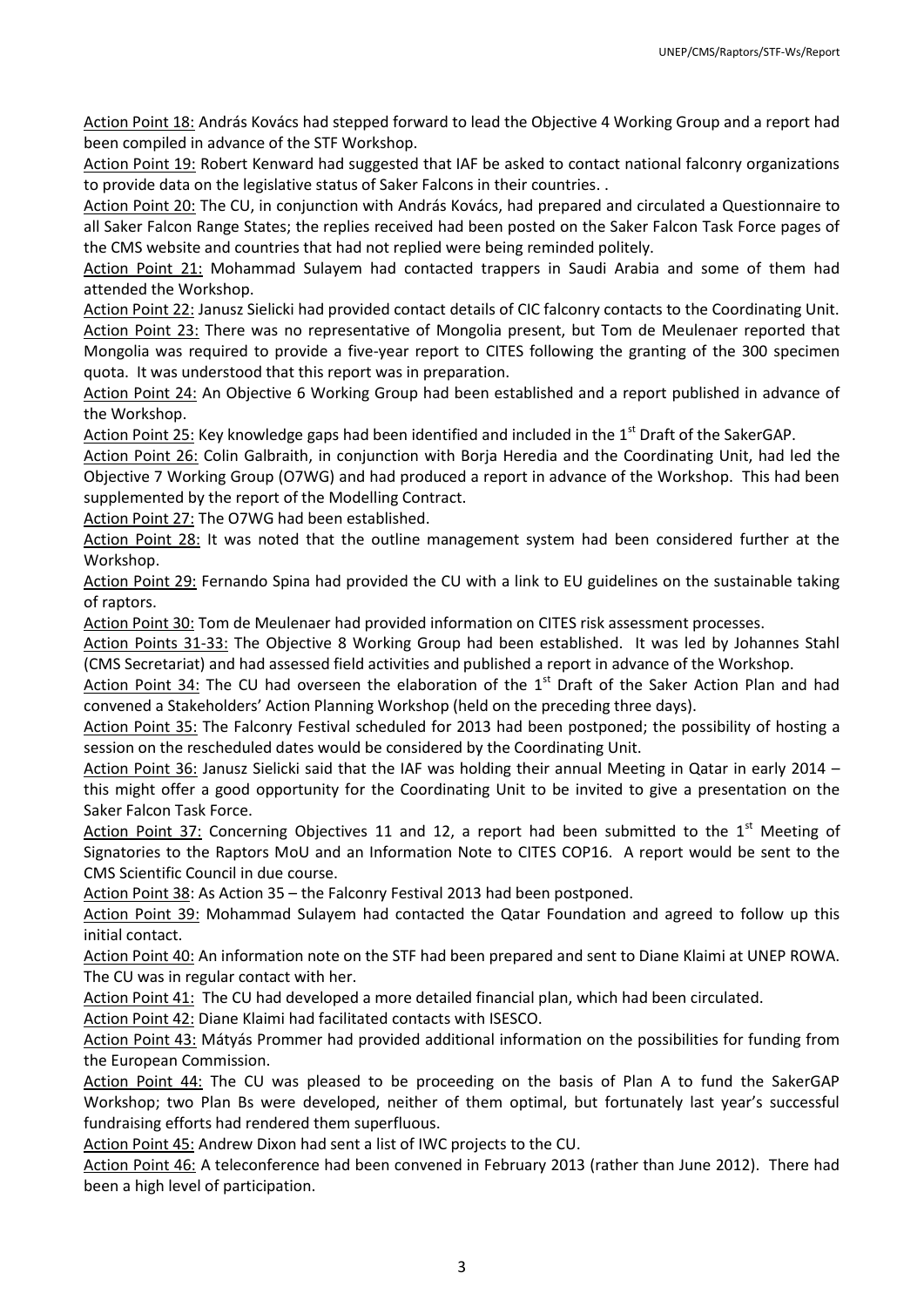# **Action Point**

<span id="page-4-0"></span>Mohammad Sulayem would contact the Qatar Foundation again regarding funding.

# **3. Identification of key issues for the STF Stakeholders' Workshop**

4. The Chair commented that the Workshop held on the previous three days had been well organized and the number of people attending had been encouragingly high, with wide and open discussions held in a positive atmosphere. He invited Boris Barov, the Facilitator to give his impressions.

5. Mr Barov thanked the Chair and the organizers. He said that it had been a challenge to facilitate the Workshop as the methodology employed was more suited to smaller groups (15 rather than 70) but working in regional break-out groups had helped. These break-out groups had been able to focus more on specific topics and had produced concrete ideas which would need to be incorporated into the Action Plan. The Workshop had paved the way for the future and it was important that momentum be maintained.

6. Comments from the floor from Tom de Meulanear, Robert Kenward, Mohammed Shobrak and Sadegh Sadeghi Zadegan were both positive and supportive. It had taken some time to become used to the format, but a great deal of ground had been covered, a wide range of stakeholders had been brought together, gaps in knowledge had been identified and a conclusion reached that solutions might vary across the species' vast range. It was also clear that national legislation in various countries took different approaches and harmonizing this and the provisions of MEAs might need to be addressed.

# <span id="page-4-1"></span>**3.1. International policies and legislation (STF Work Plan Objective 4)**

7. András Kovács said that the review of national legislation was based on the Questionnaires sent to the governments of all Range States, 33 per cent of which had been returned so far. Analysis of legislation and policy instruments in key Range States might be the next step, to assess the degree of omission, duplication and contradiction. The chapter on improving compliance was an important part of the Action Plan and one means of achieving this was improving awareness of the issues.

8. In discussion it was stressed that the STF could play a major role in addressing key threats such as electrocution.

9. The Chair suggested that it would be appropriate if a Resolution on electrocution, covering a range of bird species, were brought to the next CMS COP.

10. Umeed Khalid pointed out the benefits of the close cooperation between CMS and CITES.

11. Andrew Dixon suggested that the contradictions of the listing of the Saker Falcon on CMS Appendix I which imposed a general prohibition on taking should be examined. Some conservation benefits did accrue from taking species. Robert Kenward said that trapping could be useful for understanding migration but such information could only be accessed by actively engaging with trappers.

# **Action Point**

The Coordinating Unit to clarify with the CMS Secretariat whether a Resolution on electrocution is likely to be discussed at the next Conference of the Parties.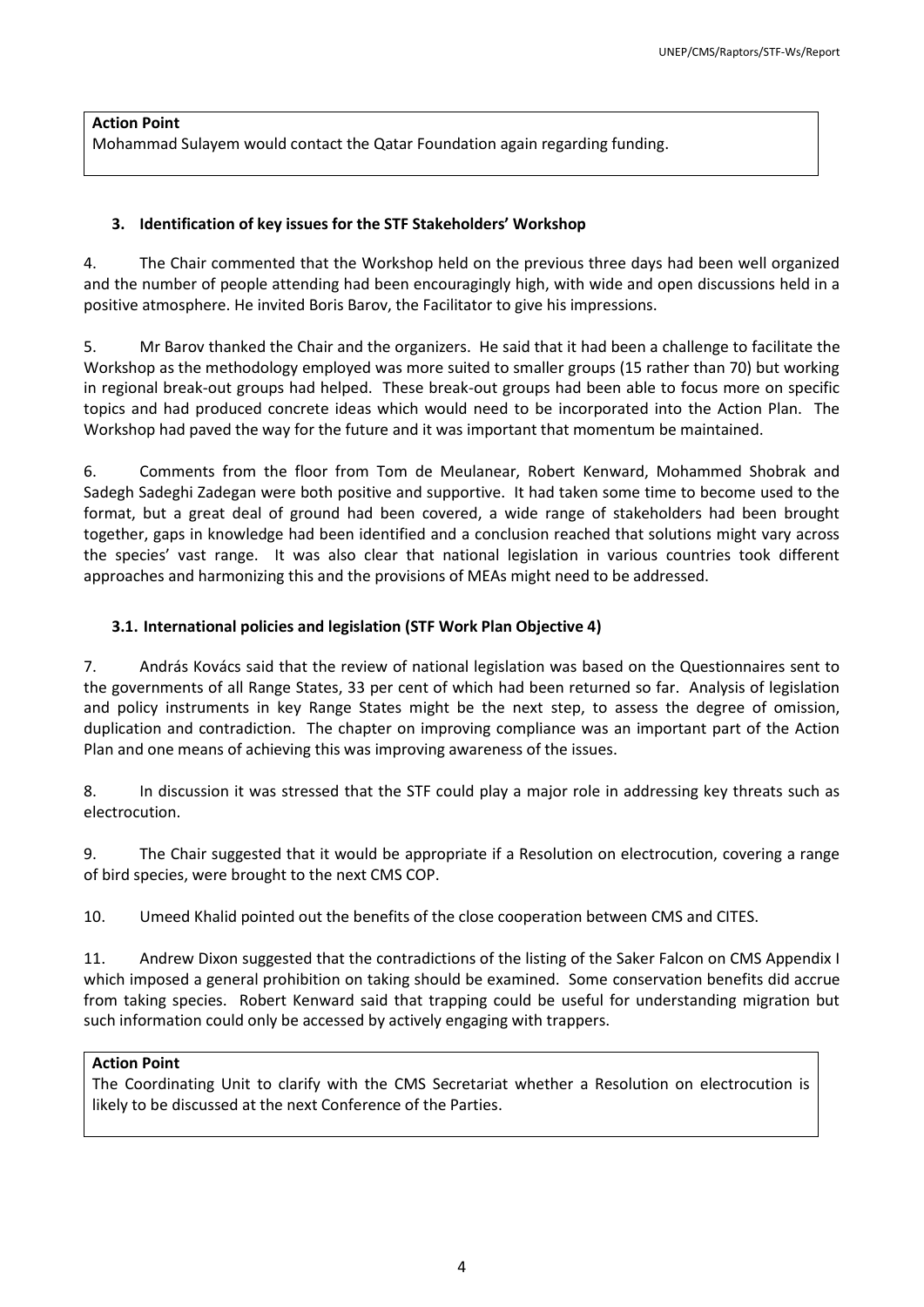# <span id="page-5-0"></span>**3.2. Knowledge gaps (STF Work Plan Objective 6)**

12. The Chair recalled that the Workshop had devoted some time to considering knowledge gaps and many had been identified. The STF faced the challenge of operating with inadequate data in many respects. Mohammed Shobrak said that the provisions of CBD might provide a way forward and that Parties to various MEAs were obliged to provide large amounts of data; these should be produced in a harmonized way to maximize their usefulness. Fernando Spina said that the situation was better than it appeared; many activities were being undertaken but were not being recorded in Questionnaires or National Reports. Securing a better overview of what was happening would help reduce knowledge gaps. It would be unreasonable for the COP to expect all problems to be solved, but Parties might expect the problems to have be quantified and identified.

13. Mátyás Prommer said that another major knowledge gap concerned the effects of chemicals both in terms of direct and indirect poisoning. Leon Bennun called for a coordinated approach to addressing knowledge gaps. Nick Williams said that the Coordinating Unit would need a clearer indication of what the priorities were, and Robert Kenward felt that the Workshop and the methods it had used had helped in identifying the key areas.

14. It was noted that there was still time for comments to be made on the  $1^{st}$  Draft of the SakerGAP, but those wishing to submit more detailed editing issues should consider holding back their comments until the 2<sup>nd</sup> Draft was published.

#### **Action Point**

All to provide comments on the second draft of the Global Action Plan in due course.

#### <span id="page-5-1"></span>**3.3. Sustainable use (STF Work Plan Objective 7)**

15. The Chair said that the STF had a good overview of guidance available on best practice for a wide range of activities. What was needed was a transparent system of governance related to the overall management of the species to which all players would agree to adhere. He noted that the Workshop held over the preceding few days had provided the outline of such a management system and that this could now be worked up in more detail for comment by the Task Force.

16. Andrew Dixon pointed out that there was no mention of the IWC artificial nest box project being undertaken in Mongolia. This had already made a considerable contribution to the potential for sustainable use and had highlighted the link between conservation actions and mitigation of harvesting. Robert Kenward felt that too much emphasis was being placed on mitigating threats; many conservation actions were focused on developing new opportunities and not directed at threats at all. It was noted that these issues would be addressed in the next draft of the GAP.

17. Boris Barov said that the process should be an iterative one of constant review and refinement and that some actions should proceed straightaway on the basis of the information available rather than waiting for all the pieces to be in place.

# **Action Point**

The Chair and the CU to draft an outline management system for comment by the STF.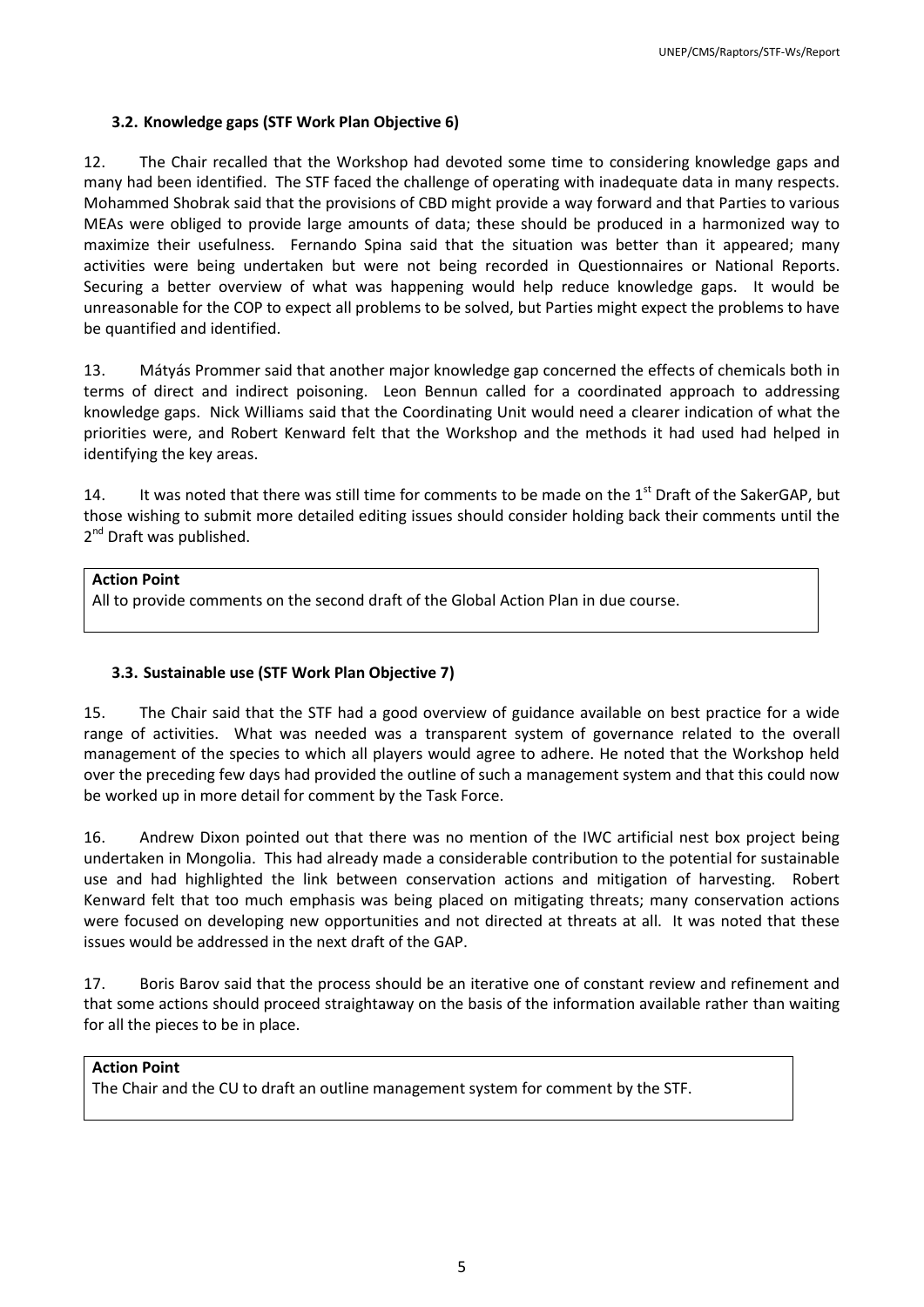#### <span id="page-6-0"></span>**3.4. Fieldwork (STF Work Plan Objective 8)**

18. The Chair recognized that monitoring and other work in the field needed funding. Much valuable work was already being undertaken, for instance Andrew Dixon's artificial nesting project in Mongolia and a range of activities in the UAE. Janusz Sielicki said that talking to the Russian-speaking participants at the Workshop, two obvious steps would be to provide microchips and facilitate access to databases to make the work of Customs Authorities in central Asian countries easier.

19. Fernando Spina said that better coordination of marking and ringing schemes would be a major advance, allowing different organizations to benefit from the effort being made in various countries. Mátyás Prommer said greater use could be made of volunteers, many of whom were prepared to travel abroad to carry out their conservation work. Some coordination would be necessary to match volunteers from one country to projects in another.

<span id="page-6-1"></span>20. In summary the Chairman noted that consideration of these issues would be included in the development of the next draft of the GAP.

#### **4. Finalizing the SakerGAP (STF Work Plan Objective 9)**

21. The Chair said that the STF needed to reach the stage where the  $2^{nd}$  Draft of the SakerGAP could be issued as the next step in the process culminating in presenting the final SakerGAP at the CMS COP11.

#### <span id="page-6-2"></span>**4.1. Steps required**

22. András Kovács made a presentation outlining the areas where further work was needed. The slides comprising Mr Kovács' presentation are attached as an Annex III to this report.

#### <span id="page-6-3"></span>**4.2. Timeline**

23. András Kovács presented a table illustrating when various elements of the Plan had to be completed in the run-up to the CMS Scientific Council which was due to take place around April 2014 (the dates had not been confirmed, but the new policy was for the Council to take place four months or so in advance of the CMS COP, which would be held towards the end of 2014), meaning draft documents would have to be submitted in March 2014.

24. The Chair said that as he saw it the procedure would be as follows: the next revision of the SakerGAP would be ready by the end of October and would be circulated to the STF. Members would be allowed two weeks to submit comments before the document would be issued for wider consultation. The STF would be informed of any substantive changes arising from the wider consultation and a third draft issued, if necessary. The SakerGAP would be submitted to the CMS Scientific Council and then to the COP. Andrew Dixon requested that the draft be sent in "Word" format, so that any amendments requested could be inserted in "track changes".

25. Janusz Sielecki said that some issues seemed not to have been addressed and had slipped through the four regional break-out groups. Examples were active reintroductions and translocations. Mohammad Sulayem felt that the timeframe was tight and urged that momentum should be maintained in developing and even taking actions while the consultation process was in progress, as unexpected delays might occur. He would also have to consult within Saudi Arabia on any revisions. Fernando Spina saw advantages in casting the net as wide as possible for the consultation to ensure that as many doubts as possible could be assuaged. He undertook to prepare a memo to circulate to the Scientific Council and to promote the consultation process via the Scientific Council Workspace.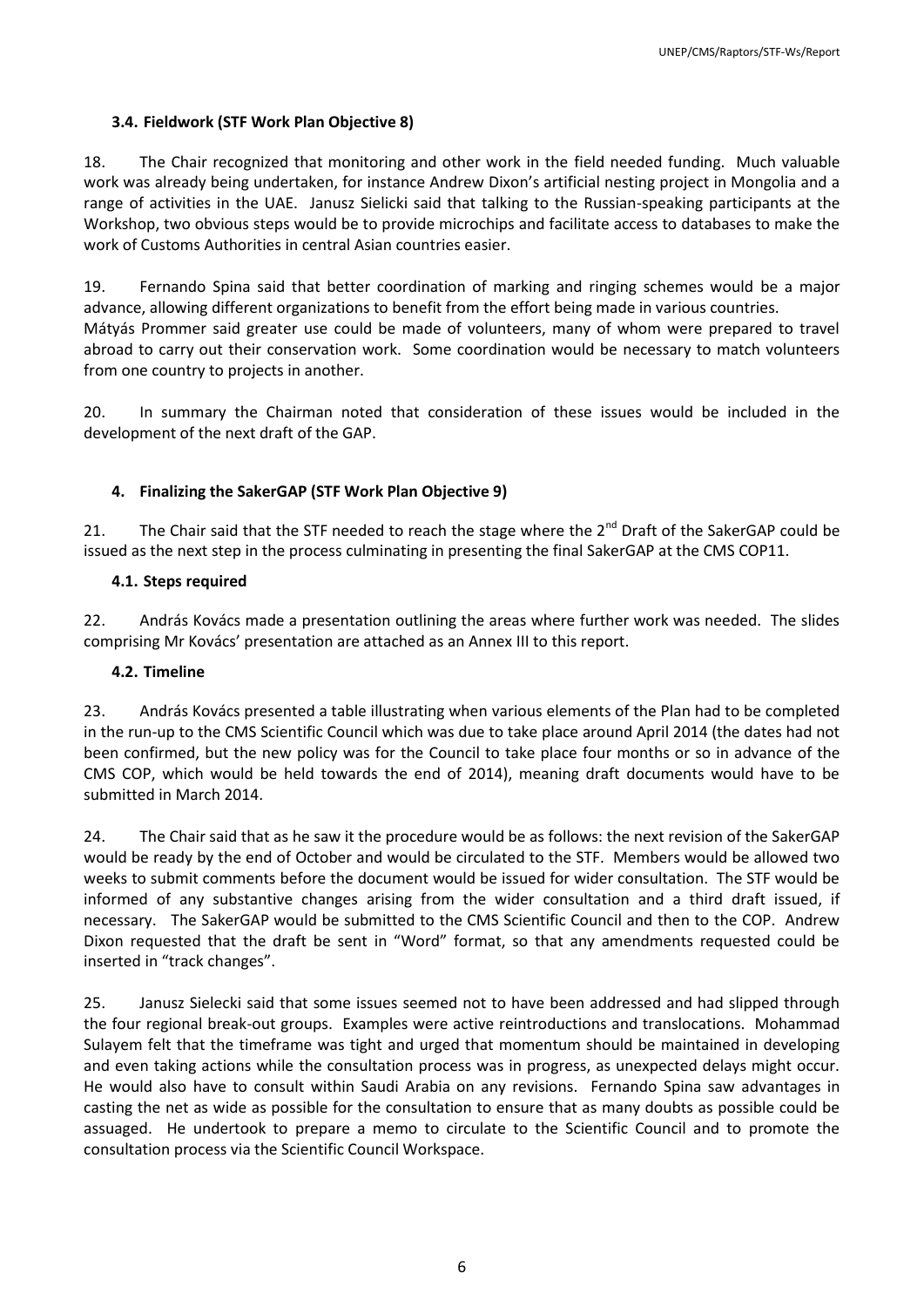26. Tom de Meulenaer pointed out that some sections of the draft would be subject to considerable revision and it therefore seemed to serve little purpose to make detailed comments on redundant text at this stage. He sought guidance on where to concentrate his efforts. Mr Kovács said that some parts of the 1<sup>st</sup> Draft had been left vague deliberately as it was clear that further work was needed, notably through the workshop held over recent days. The Chair suggested that any comments should be of a general nature at this stage, such as pointing out omissions and that the opportunity for detailed comments would come with the presentation of the 2<sup>nd</sup> Draft of the SakerGAP.

27. Nick Williams undertook to post the 2<sup>nd</sup> Draft of the SakerGAP on the website to increase its reach and encourage the greatest number of responses. He also said that he would send the Plan direct to all Range States and follow up by phone if responses were not received.

28. Robert Kenward said that an Executive Summary would be useful, especially as the Plan was not likely to be produced in anything other than English. András Kovács sought advice on how to elicit a response to the Questionnaire from some of the important Range States (e.g. Mongolia and the Russian Federation), for which vital information was needed for the distribution map was still outstanding. Janusz Sielicki said that he would contact NGOs if necessary in those countries where the authorities had not replied. Tom de Meulenaer said that the CITES network could also be used, and Mohammad Sulayem suggested enlisting the help of Diane Klaimi in the UNEP ROWA in Bahrain to ensure that all Range States and not just CMS Parties and MoU Signatories were approached. Nick Williams assured the meeting that the Coordinating Unit had approached all possible contacts in governments and NGOs of all Saker Falcon Range States in the first round of consultations, irrespective of each country's status as either CMS Party or Signatory to the Raptors MoU.

#### **Timeline**

| Actor(s)         | <b>Action</b>                                    | <b>Timing</b>               |
|------------------|--------------------------------------------------|-----------------------------|
|                  |                                                  |                             |
| András Kovács    | Produce 2 <sup>nd</sup> Draft SakerGAP           | End October 2013            |
| STF members      | Comment on 2 <sup>nd</sup> Draft                 | End October - mid-November  |
| All Stakeholders | Wider consultation                               | Mid-November - end December |
| András Kovács    | Produce Draft 3 <sup>rd</sup> Draft SakerGAP     | End December - end January  |
| STF members      | Final comments on 3 <sup>rd</sup> Draft SakerGAP | February                    |
| András Kovács    | Produce Final version of SakerGAP                | Early - mid-March           |
| <b>STF</b>       | Submit Final SakerGAP to CMS ScC                 | <b>End March</b>            |
| CMS ScC          | Consider SakerGAP                                | April                       |
| CMS COP11        | <b>Adopt SakerGAP</b>                            | November 2014               |

29. Robert Kenward noted that the preceding workshop had given some consideration to a range of "quick wins". This included the creation of a single Saker Information Network that should be established. On knowledge of captive birds, ten leading trappers and ten falcon hospitals should be contacted. For monitoring wild populations, 100 satellite tags should be fitted. To restore wild populations, 1,000 nest boxes should be installed and to improve protection and one million poles should be erected or adapted to reduce the risk of electrocution. The remaining question was how to ensure that these actions are undertaken.

30. András Kovács had some doubts about including such specific targets in a strategic document, but the Chair thought that the actions and the numbers were attractive from the point of view of presentation and gaining attention as well as making a substantive contribution to the conservation of the species. Mr Kenward said that the actions probably needed a few sentences of explanation and that some could be achieved more easily than others; erecting or adapting one million poles would take some time, for example. Andrew Dixon made a quick calculation and estimated that in Mongolia, one million poles would equate to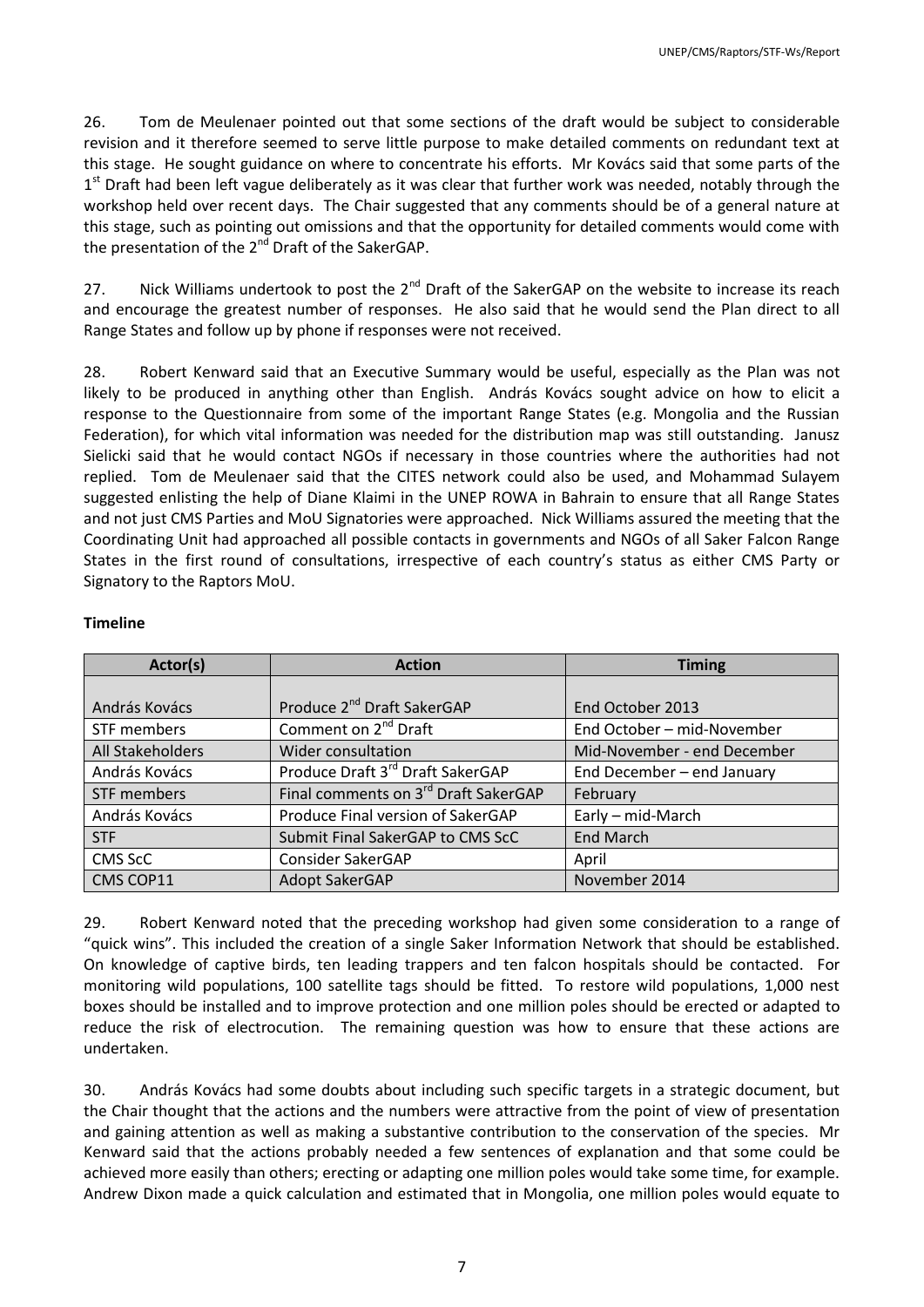approximately 200 average power lines. Moreover, that there were many thousands of powerlines in the country, and this was only one of around 70 Range States of the species. It was suggested that the costs could be borne by the utility companies when they built new or repaired old infrastructure. Janusz Sielicki suggested that instead of an undertaking to erect or adapt one million poles, the activity could rather be to inspect that number to ensure that they were as safe as possible. He also suggested liaising with FACE and CIC on publicity work.

31. Mátyás Prommer said that he hoped to achieve a "quick win" by engaging with a electricity company in Hungary at a conference in the spring on birds and power lines. Representatives from other countries had been invited. Nick Williams wondered whether "quick wins" was the appropriate term; erecting, adapting or inspecting one million poles seemed to be a longer-term exercise.

32. The Chair said that he would be content for these activities to be included in the SakerGAP, but felt that they needed some explanation and more thought should be given as to how to plan them. It should also be made clear that the STF was not seeking funding for the all of the activities, as it would be for utility companies to maintain their installations.

33. Fernando Spina said that the COP had singled out the Saker Falcon for special attention and the STF had been established to identify and tackle the threats to the species, including the challenge of sustainable use. The SakerGAP was potentially an excellent product and the next step would be for the CMS COP to take ownership and responsibility for it. Boris Barov said every effort should be made to spread the message and engage stakeholders; he suggested that before the COP a letter should be sent to Parties and the wider donor community seeking resources.

34. It was agreed that Leon Bennun and Robert Kenward would draft the text on the Saker Information Network; Robert Kenward, Janusz Sielicki, Mohammed Shobrak, Monif Al Rashidi, Mátyás Prommer and Salim Javed would lead on the 10 trappers/10 falcon hospitals (András Kovács said that a Questionnaire had already been prepared for hospitals as a follow-up to the 2004 CITES review); Mátyás Prommer, Andrew Dixon, Fernando Spina and Mohammed Shobrak would deal with the 100 satellite tags; Robert Kenward and Andrew Dixon would work together on the 1,000 nest boxes, and András Kovács, Andrew Dixon and Michal Adamec would work on the one million poles.

# **Action Points**

- CU to send the draft GAP to the members of the STF by the end of October for comment. The document should be sent in "Word" format to allow comments and changes to be added.
- Fernando Spina to prepare issue a memo to the Scientific Council and to promote the consultation process via the Scientific Council Workspace.
- The CU to send the next draft of the GAP to Range States and open communications to help ensure that comments are received from as many as possible.
- The CU to contact Parties in advance of the next COP to inform them of the work of the STF.
- Leon Bennun and Robert Kenward to draft the text on the Saker Information Network.
- Robert Kenward, Janusz Sielicki, Mohammed Shobrak, Monif Al Rashidi, Mátyás Prommer and Salim Javed to lead on the 10 trappers/10 falcon hospitals.
- Mátyás Prommer, Andrew Dixon, Fernando Spina and Mohammed Shobrak to deal with the 100 satellite tags.
- Robert Kenward and Andrew Dixon to work together on the 1,000 nest boxes, and András Kovács, Andrew Dixon and Michal Adamec would work on the one million poles.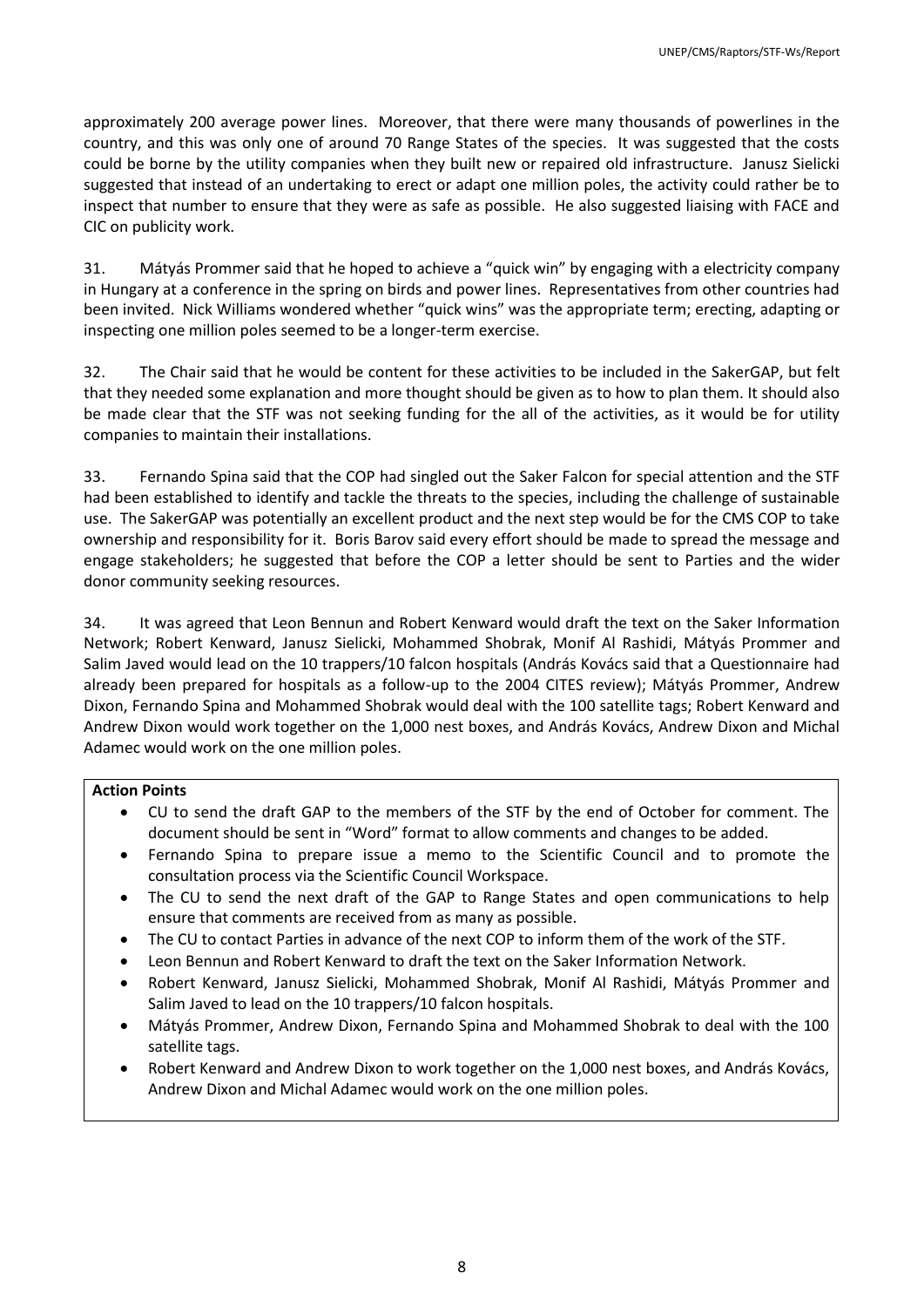# <span id="page-9-0"></span>**5. Options to promote and implement the SakerGAP**

# <span id="page-9-1"></span>**5.1. Governance (STF Work Plan Objectives 11 and 12)**

35. The Chair said that the STF should look beyond the adoption of the SakerGAP at CMS COP11. The message from the Workshop was that the STF should continue, possibly with some adjustments to its membership.

# <span id="page-9-2"></span>**5.2. Structures**

36. Boris Barov had worked with the European Commission through BirdLife Europe to review all existing Species Action Plans to assess their effectiveness. A stakeholder conference had taken place in 2012. What seemed to work best was to have one person leading activities (as András Kovács had done up to now for the STF) supported by a small core team and a wider management or steering group**.** The core person could be based in an NGO, an IGO or a Ministry or special ad hoc arrangements could be made. Leon Bennun agreed, adding that the steering group might want to set up a technical team to ensure that the most up-to-date data were available.

37. The Chair commented that there was virtually an in-built review mechanism, with the CMS COP occurring very three years and suggested that the Coordinating Unit look at models from the management of other Action Plans and make a recommendation, taking account of the possible cost implications.

#### **Action Point**

The CU to look at models from the management of other Action Plans and make a recommendation, taking account of the possible cost implications.

# <span id="page-9-3"></span>**5.3. Stakeholder engagement (STF Work Plan Objectives 5 and 10)**

38. One of the main partners to be contacted in the immediate future was the European Commission. Janusz Sielicki said that it would be useful to have information material to hand to falconers when promoting the SakerGAP. Fernando Spina suggested that the CMS Information and Capacity Building Unit might be in a position to assist.

39. The Chair proposed that a small team of four or so be established to oversee production of promotional leaflets. This team would be in addition to the Working Group and its task would be the immediate production of material. András Kovács undertook to have the leaflet ready by the end of October.

40. Tom de Meulenaer saw benefits for the CITES community from the STF and said that collaboration on the implementation of the SakerGAP could be added to the CMS-CITES Joint Work Plan which was due for renewal in 2014.

41. Umeed Khalid reiterated the importance of engaging utility companies to address the issues of electrocution and collisions, while Mohammed Shobrak said that lessons could be learned from the Soaring Birds Project and its outreach activities.

# **Action Points**

- The CMS Secretariat's Information and Capacity Building Unit to be asked to assist with the production of promotional material.
- A small team to be established to oversee the production of promotional material.
- András Kovács to have the leaflet ready by the end of October.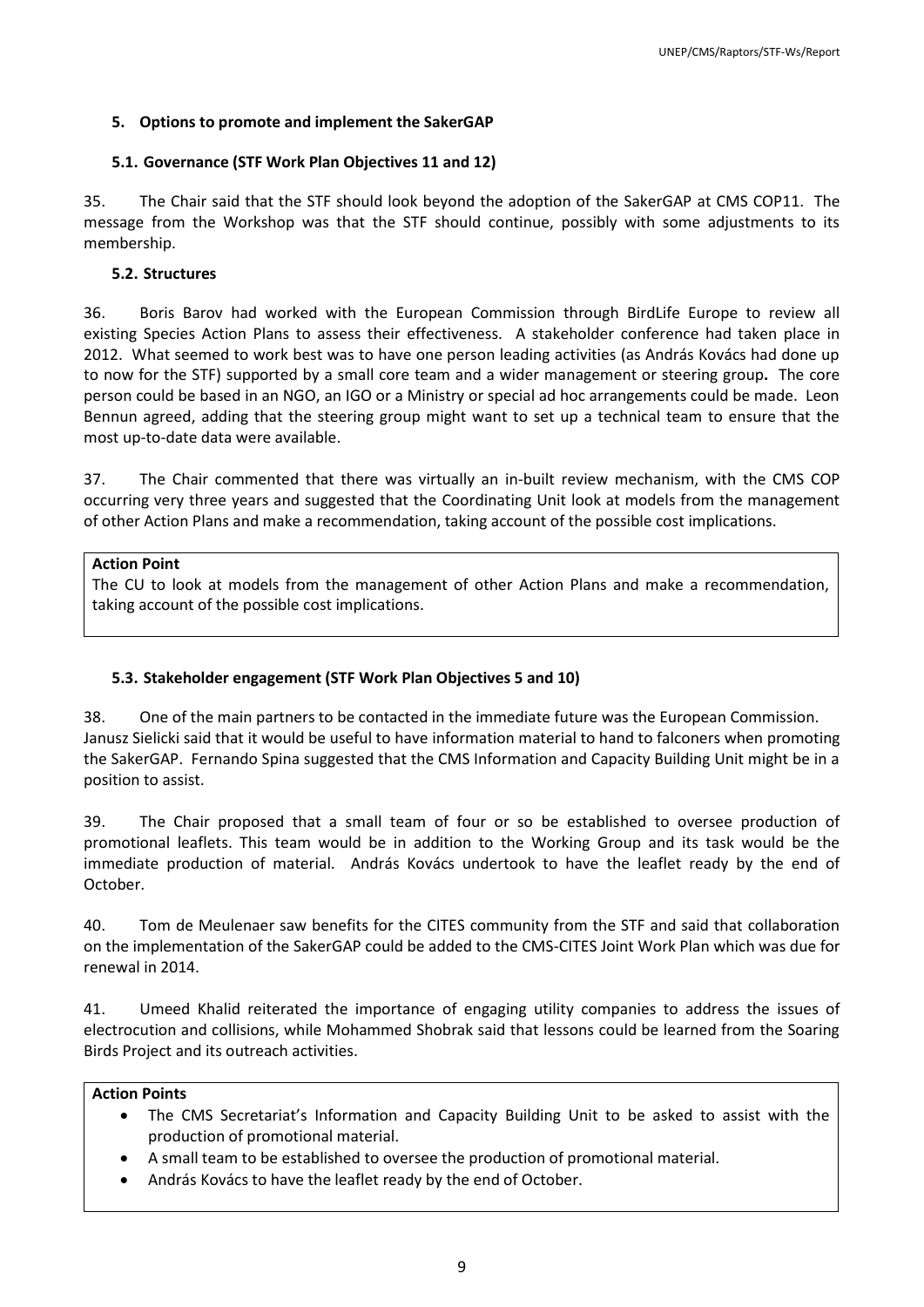#### <span id="page-10-0"></span>**5.4.Funding (STF Work Plan Objective 3)**

42. The Chair said that funding would be one of the more interesting challenges. The STF had enough funds to continue its operations until the COP, but more resources would be required afterwards to help with implementation. It was noted that funding from a number of sources, including the European Commission would be worth further exploration.

43. Mátyás Prommer said that a recent change in the EU rules meant that projects in Serbia were now eligible, and other funding streams were available for projects in Asia and in developing countries. The European Action Plan was now out of date and in need of revision; it also of course took little account of areas beyond Europe. Boris Barov added that current and future LIFE regulations allowed projects outside the EU to be funded; any applications under LIFE should nonetheless point out the relevance of the species to the EU.

44. The Chair suggested that GEF might be another possibility, but its eligibility criteria and procedures were difficult. Tom de Meulenaer said that his experience of GEF was limited but knew that many CITES Parties were eligible. Leon Bennun said that the fifth round under GEF had made it very difficult for multinational projects to succeed; he hoped that in the sixth round the rules would be relaxed. He advised preparing an application early and the Coordinating Unit could make preparatory enquiries of GEF to ascertain what the prospects of success were for any project on Sakers.

45. Mohammed Shobrak said that when lobbying for financial support, it was a good idea to have promotional material (see also 5.3 above). There were many schemes and foundations to which to apply. In addition, a range of companies used the Saker Falcon as a logo; they might be asked for sponsorship. Mohammad Sulayem said that seeking partial funding rather than the full amount of a project should be considered. Other possibilities identified by Andrew Dixon were the British Council which had funded activities in the Russian Federation and BirdLife International which had funded the Mongolian satellite project.

#### **Action Point**

The CU to make preparatory enquiries of GEF to ascertain what the prospects of success were for any project on Sakers.

#### <span id="page-10-1"></span>**6. Reporting and preparations for CMS COP11 in 2014**

46. The Chair commented that the question of reporting to COP11 had been raised earlier in the meeting. The Resolution from COP10 required the STF to report to COP11. COP11 should reconsider the listing of the Saker Falcon, but responsibility for amendments to the Appendices rested with Parties not the STF. Fernando Spina said that changes to the Appendices were subject to strict deadlines set out in the Convention text and had to be considered by the Scientific Council. At this stage, he was not aware of any proposals to make any changes to the Appendices.

<span id="page-10-2"></span>47. The CMS Secretariat was working on the Agenda of COP11, and the dates and venue were currently subject of intense discussion.

#### **7. Any other business**

48. In response to a question from Mohammad Sulayem about the possibility of another physical meeting before the COP, the Chair said that none was foreseen and there was no budgetary provision for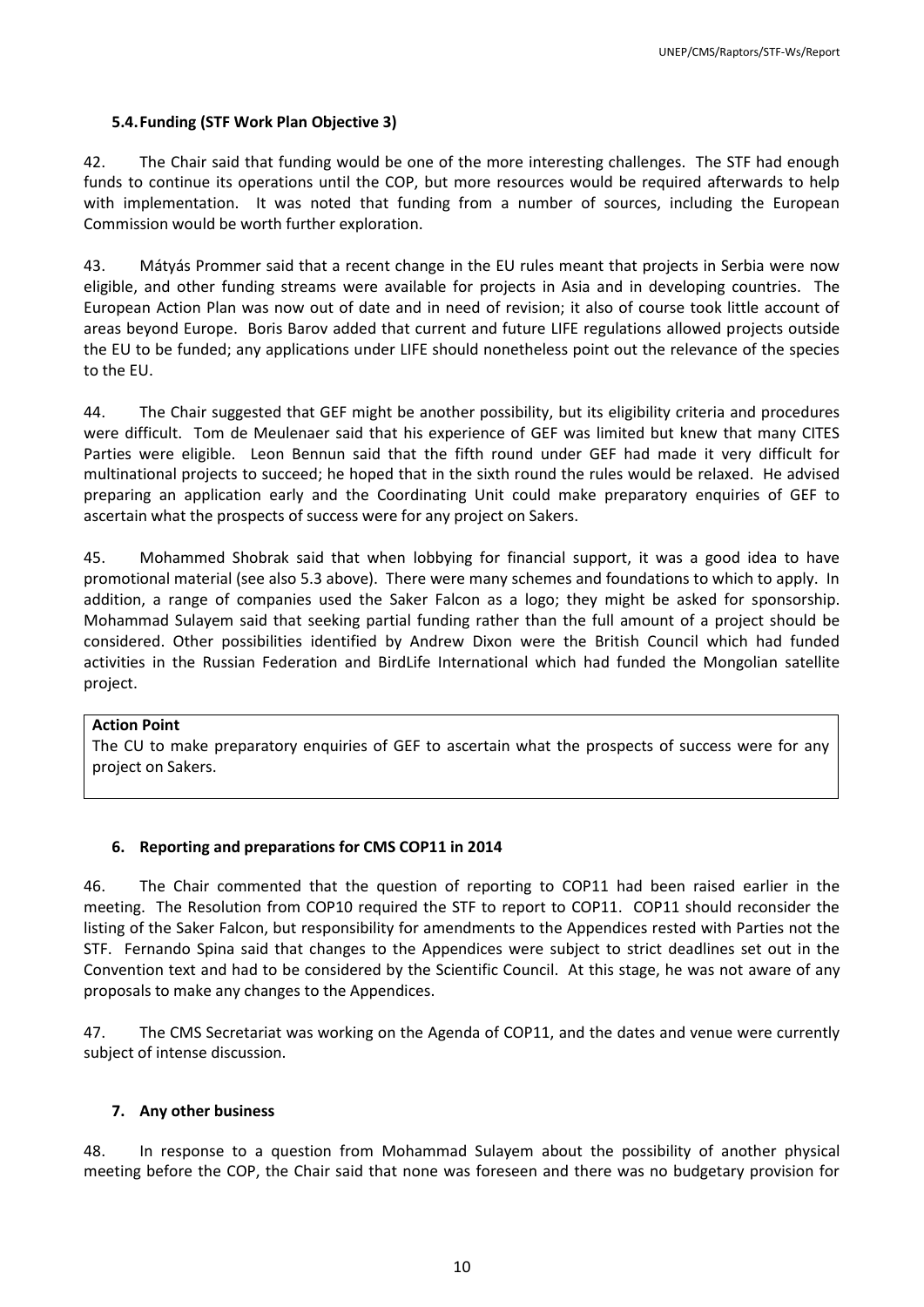one. Consideration would be given to convening a telephone conference in November to discuss the revised draft if this was deemed necessary.

49. After the customary expressions of thanks to all that had contributed to the smooth running of the meeting, the Chair declared business concluded at 13:24 hours.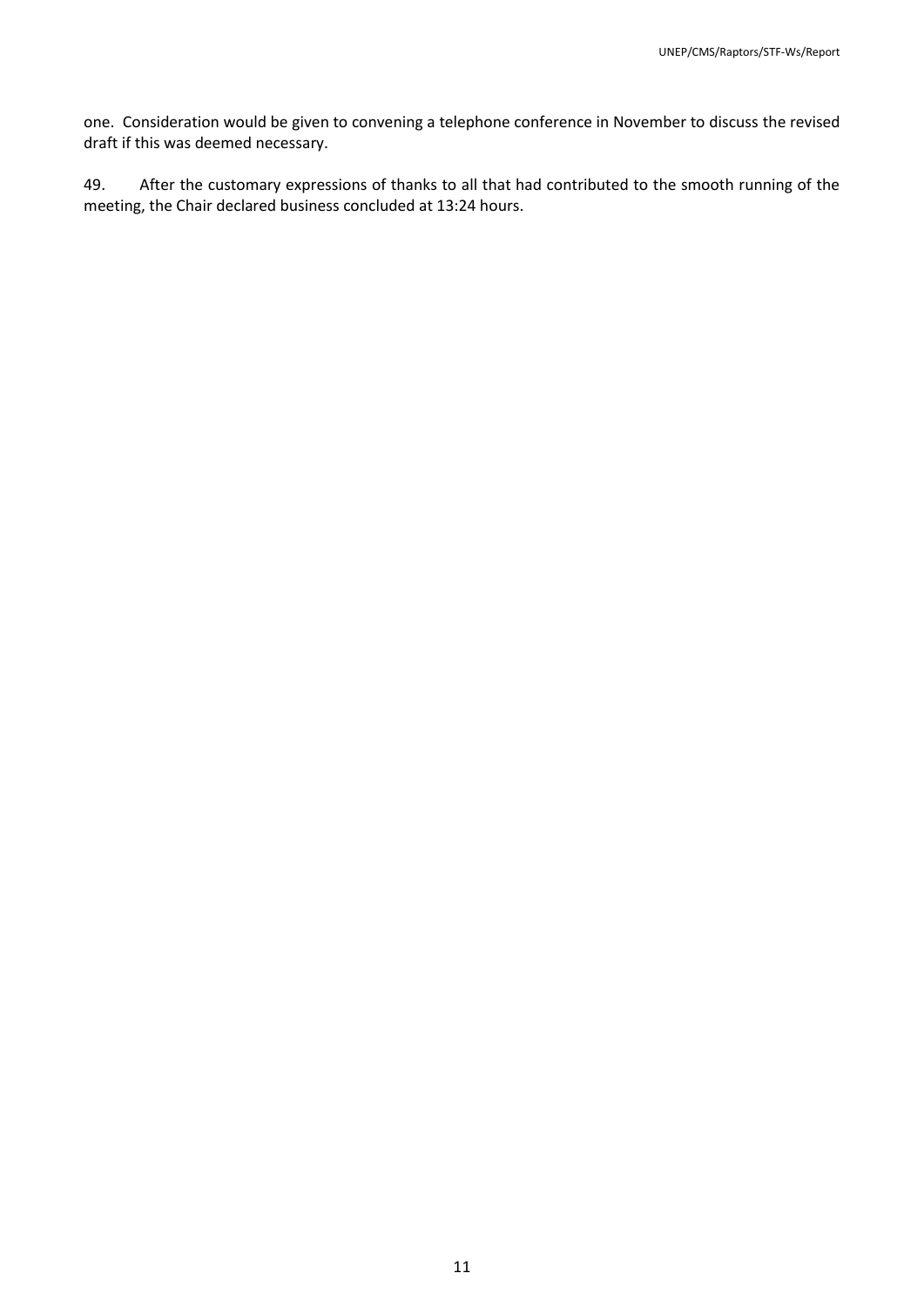#### <span id="page-12-0"></span>**Annex I: Action Points from the Second Meeting of the STF**

- 1. Mohammad Sulayem would contact the Qatar Foundation again regarding funding.
- 2. The Coordinating Unit to clarify with the CMS Secretariat whether a Resolution on electrocution is likely to be discussed at the next Conference of the Parties.
- 3. All to provide comments on the second draft of the Global Action Plan in due course.
- 4. The Chair and the Coordinating Unit to draft an outline management system for comment by the Saker Falcon Task Force.
- 5. The Coordinating Unit to send the draft GAP to the members of the STF by the end of October for comment. The document should be sent in "Word" format to allow comments and changes to be added.
- 6. Fernando Spina to prepare issue a memo to the Scientific Council and to promote the consultation process via the Scientific Council Workspace.
- 7. The Coordinating Unit to send the next draft of the GAP to Range States and open communications to help ensure that comments are received from as many as possible.
- 8. The Coordinating Unit to contact Parties in advance of the next COP to inform them of the work of the STF.
- 9. Leon Bennun and Robert Kenward to draft the text on the Saker Information Network.
- 10. Robert Kenward, Janusz Sielicki, Mohammed Shobrak, Monif Al Rashidi, Mátyás Prommer and Salim Javed to lead on the 10 trappers/10 falcon hospitals.
- 11. Mátyás Prommer, Andrew Dixon, Fernando Spina and Mohammed Shobrak to deal with the 100 satellite tags.
- 12. Robert Kenward and Andrew Dixon to work together on the 1,000 nest boxes, and András Kovács, Andrew Dixon and Michal Adamec would work on the one million poles.
- 13. The Coordinating Unit to look at models from the management of other Action Plans and make a recommendation, taking account of the possible cost implications.
- 14. The CMS Secretariat's Information and Capacity Building Unit to be asked to assist with the production of promotional material.
- 15. A small team to be established to oversee the production of promotional material.
- 16. András Kovács to have the leaflet ready by the end of October 2013.
- 17. The Coordinating Unit to make preparatory enquiries of GEF to ascertain what the prospects of success were for any project on Sakers.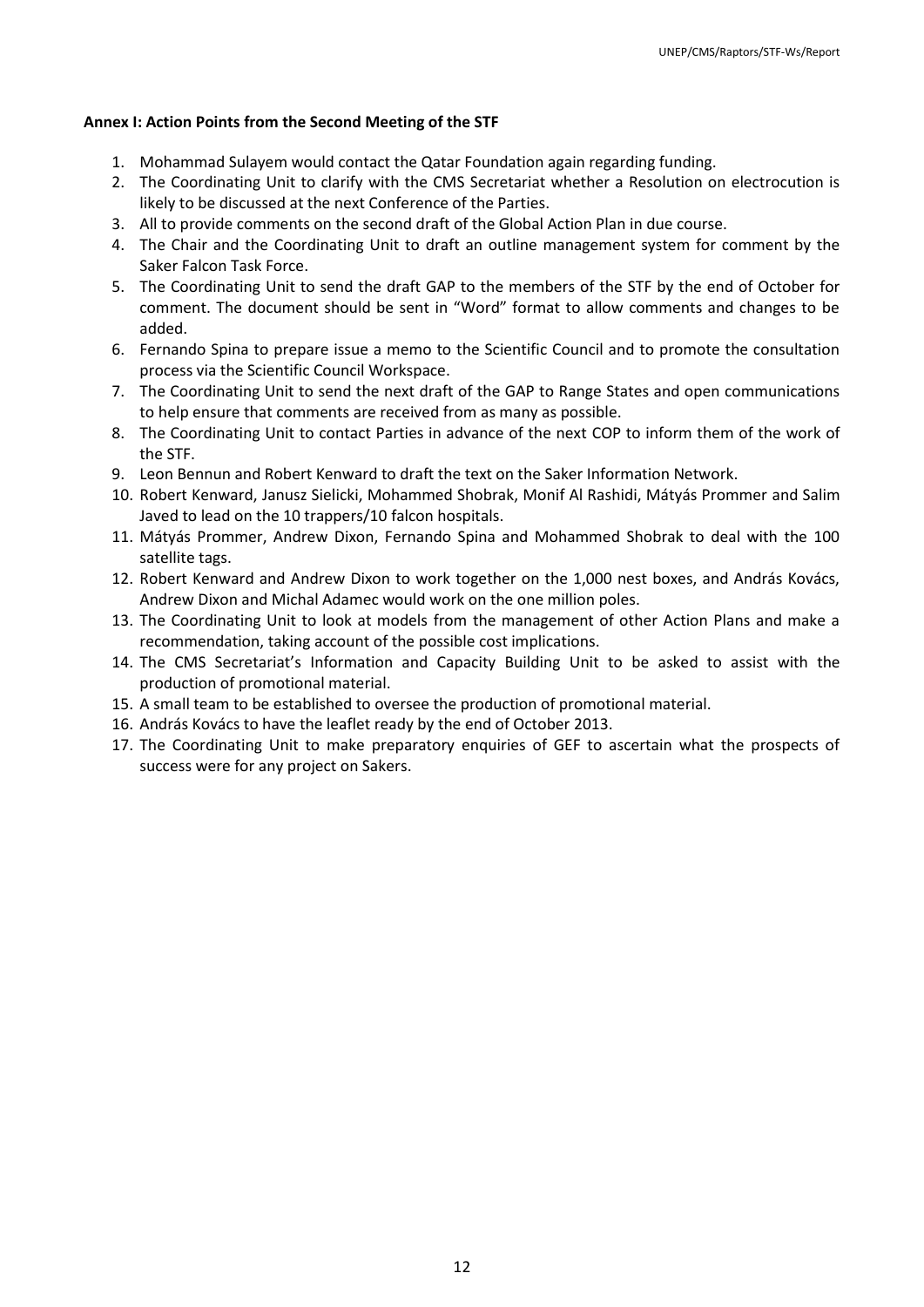#### <span id="page-13-0"></span>**Annex II: List of Participants**

#### **SAKER FALCON RANGE STATES**

#### **HUNGARY**

Mr. Mátyás Prommer Expert, Hungarian Ministry of Rural Development [mprommer@yahoo.com](mailto:mprommer@yahoo.com)

**IRAN** Mr. Sadegh Sadeghi Zadegan Ornithological Expert, Department of Environment [sadegh64@hotmail.com](mailto:sadegh64@hotmail.com)

#### **IRAQ**

Mr. Ali Ne'amah Salman Biologist, Iraqi Ministry Of Environment [ali\\_bio\\_84@yahoo.com](mailto:ali_bio_84@yahoo.com)

Mr. Mohammed Fadhil Abed Agricultural engineer, Ministry of Environment [mfkyatt@yahoo.com](mailto:mfkyatt@yahoo.com)

#### **PAKISTAN**

Mr. Umeed Khalid Conservator Wildlife, Climate Change Division, Cabinet Secretariat [umeed\\_khalid@yahoo.com](mailto:umeed_khalid@yahoo.com)

**SAUDI ARABIA** Mr. Mohammad Sulayem Advisor, Saudi Wildlife Authority [msulayem2@yahoo.com](mailto:msulayem2@yahoo.com)

Dr. Mohammed Shobrak University of Taif [mshobrak@gmail.com](mailto:mshobrak@gmail.com)

Dr. Monif AlRashidi Assistant professor of Behavioral Ecology and Wildlife Conservation, University of Hail [mm\\_alrashedi@yahoo.com](mailto:mm_alrashedi@yahoo.com)

**SLOVAKIA** Mr. Michal Adamec State Nature Conservancy of the Slovak Republic [michal.adamec@sopsr.sk](mailto:michal.adamec@sopsr.sk)

**UNITED ARAB EMIRATES** Mr. Salim Javed Manager, Terrestrial Assessment & Conservation Environment Agency - Abu Dhabi [sjaved@ead.ae](mailto:sjaved@ead.ae)

#### **INSTITUTIONS, NON-GOVERNMENTAL ORGANISATIONS AND OTHERS**

#### **BIRDLIFE INTERNATIONAL**

Dr. Leon Bennun Director of Science, Policy and Information [leon.bennun@birdlife.org](mailto:leon.bennun@birdlife.org)

**INTERNATIONAL ASSOCIATION FOR FALCONRY AND CONSERVATION OF BIRDS OF PREY (IAF)** Mr. Janusz Sielicki Conservation Officer [sielicki@iaf.org](mailto:sielicki@iaf.org)

**INTERNATIONAL WILDLIFE CONSULTANTS LTD** Mr. Andrew Dixon Head of Research [falco@falcons.co.uk](mailto:falco@falcons.co.uk)

**IUCN - SUSTAINABLE USE AND LIVELIHOODS SPECIALIST GROUP** Prof. Robert Kenward Vice-Chair [reke@ceh.ac.uk](mailto:reke@ceh.ac.uk)

**UKRAINIAN SOCIETY FOR THE PROTECTION OF BIRDS** Mr. Maksym Gavrilyuk Associate Professor, Cherkasy National University [gavrilyuk.m@gmail.com](mailto:gavrilyuk.m@gmail.com)